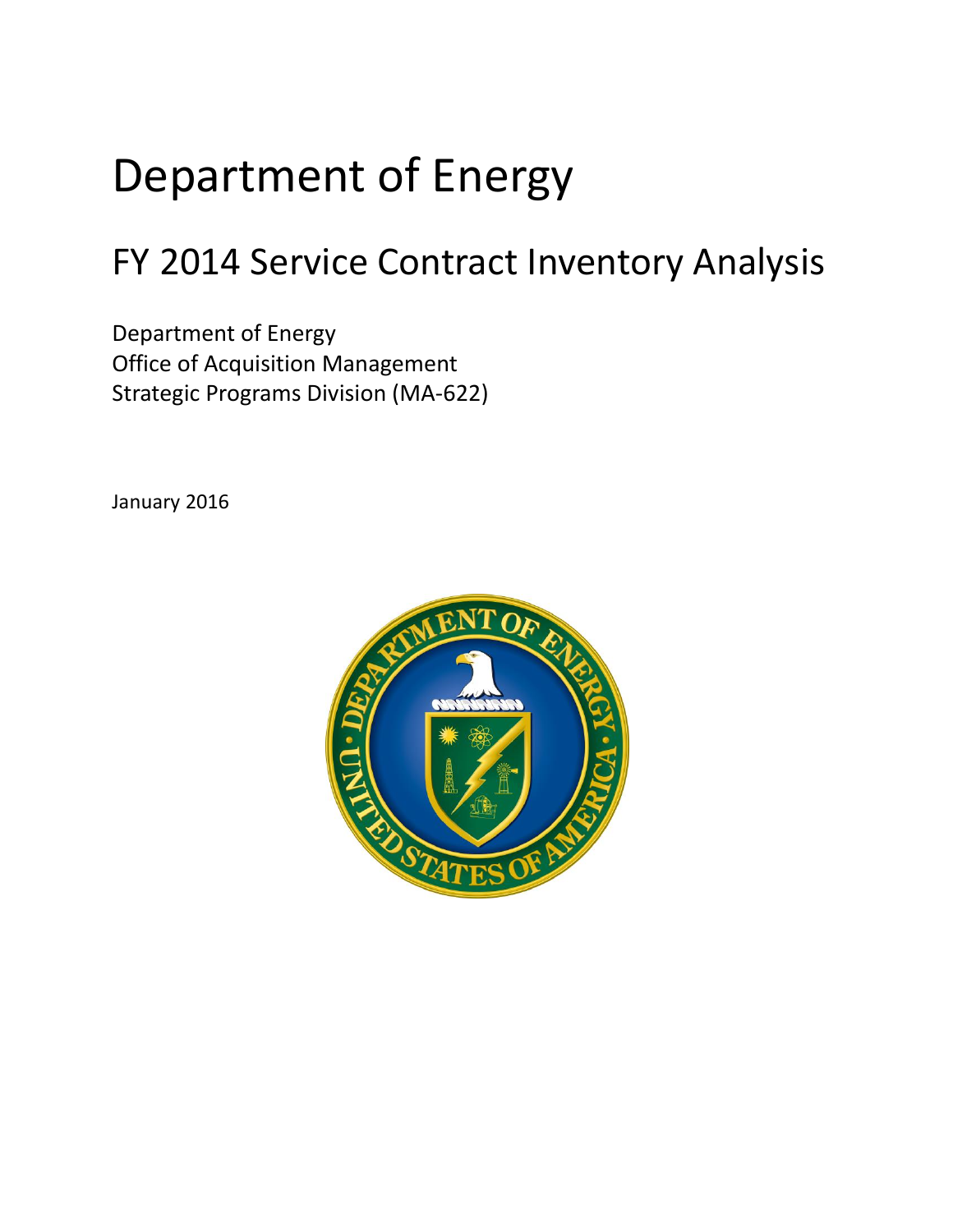### Contents

|                                     | Page |
|-------------------------------------|------|
| Section 1: Scope                    | 1    |
| Section 2: Methodology              | 3    |
| Section 3: Findings                 | 5    |
| Section 4: Actions Taken or Planned | 6    |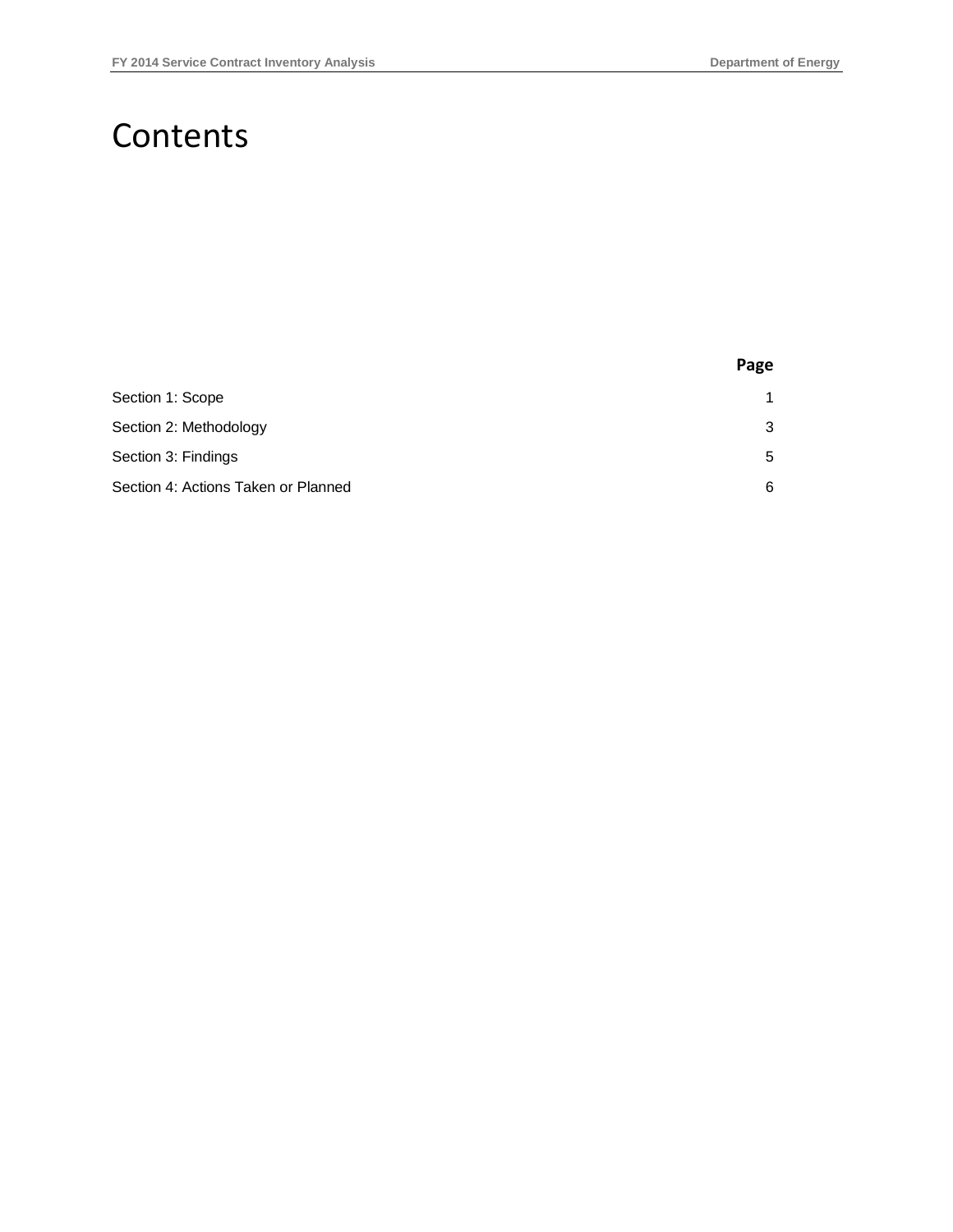## <span id="page-2-0"></span>Section 1: Scope

#### **Service Contract Inventories**

Section 743 of Division C of the FY 2010 Consolidated Appropriations Act, P.L. 111-117, requires civilian agencies to prepare and analyze an annual inventory of their service contracts. Office of Management and Budget's (OMB) Memorandum dated November 5, 2010, Subject: "Service Contract Inventories," provided additional guidance to agencies on how to prepare and analyze a survey of service contracting actions in FY 2010. Each agency was to conduct a meaningful analysis of the data in the inventory for the purpose of determining if contract labor is being used in an appropriate and effective manner and if the mix of federal employees and contractors in the agency is effectively balanced.

As directed by the OMB Memorandum, the Department of Energy used the data elements cited in section 743 of Division C of the FY 2010 Consolidated Appropriations Act, P.L. 111-117 and followed the guidance outlined in OMB's Office of Federal Procurement Policy's Policy (OFPP) Letter 11-01 "Performance of Inherently Governmental and Critical Functions" (dated September 12, 2011).

OMB provided a list of priority functions for review called Special Interest Functions (SIFs). OMB identified the SIFs for increased management consideration for review based on concerns of increased risk of losing control of mission and operations as identified through a review of recent Government reports<sup>1</sup> and its own analysis. The SIFs for increased management attention are listed by their Product Service Codes (PSC) in *Figure 1: OMB Designated Special Interest Functions*. 2

| <b>PSC</b> | <b>PSC Description</b>                                         |
|------------|----------------------------------------------------------------|
| D302       | IT and Telecom- Systems Development                            |
| D307       | IT and Telecom- IT Strategy and Architecture                   |
| D310       | IT ad Telecom- Cyber Security and Data Backup                  |
| D314       | IT and Telecom- System Acquisition Support                     |
| R408       | Support - Professional: Program Management/Support             |
| R413       | Support - Professional: Intelligence                           |
| R414       | <b>Systems Engineering Services</b>                            |
| R421       | <b>Technical Assistance</b>                                    |
| R423       | Support - Professional: Intelligence                           |
| R425       | Support - Professional: Engineering/Technical                  |
| R497       | Support - Professional: Personal Services Contracts            |
| R707       | Support - Management: Contract/Procurement/Acquisition Support |

**Figure 1: OMB Designated Special Interest Functions**

### **Management of Support Services**

<u>.</u>

OMB Memorandum dated November 7, 2011 Subject: "Reduced Contract Spending for Management Support Services," was issued to agencies to highlight the objective of reducing expenditures for

 $1$  OMB November 5, 2010 Memorandum titled Service Contract Inventories states such reports were authored by the Government Accountability Office, the Commission on Wartime Contracting, agency Inspectors General, Congressional Committees, and the Acquisition Law Panel (also referred to as the "SARA Panel").

<sup>&</sup>lt;sup>2</sup> The PSCs designated as SIFs have been updated per OMB email from Daniel I. Gordon, Administrator for Federal Procurement Policy to the CAO Council, August 2011.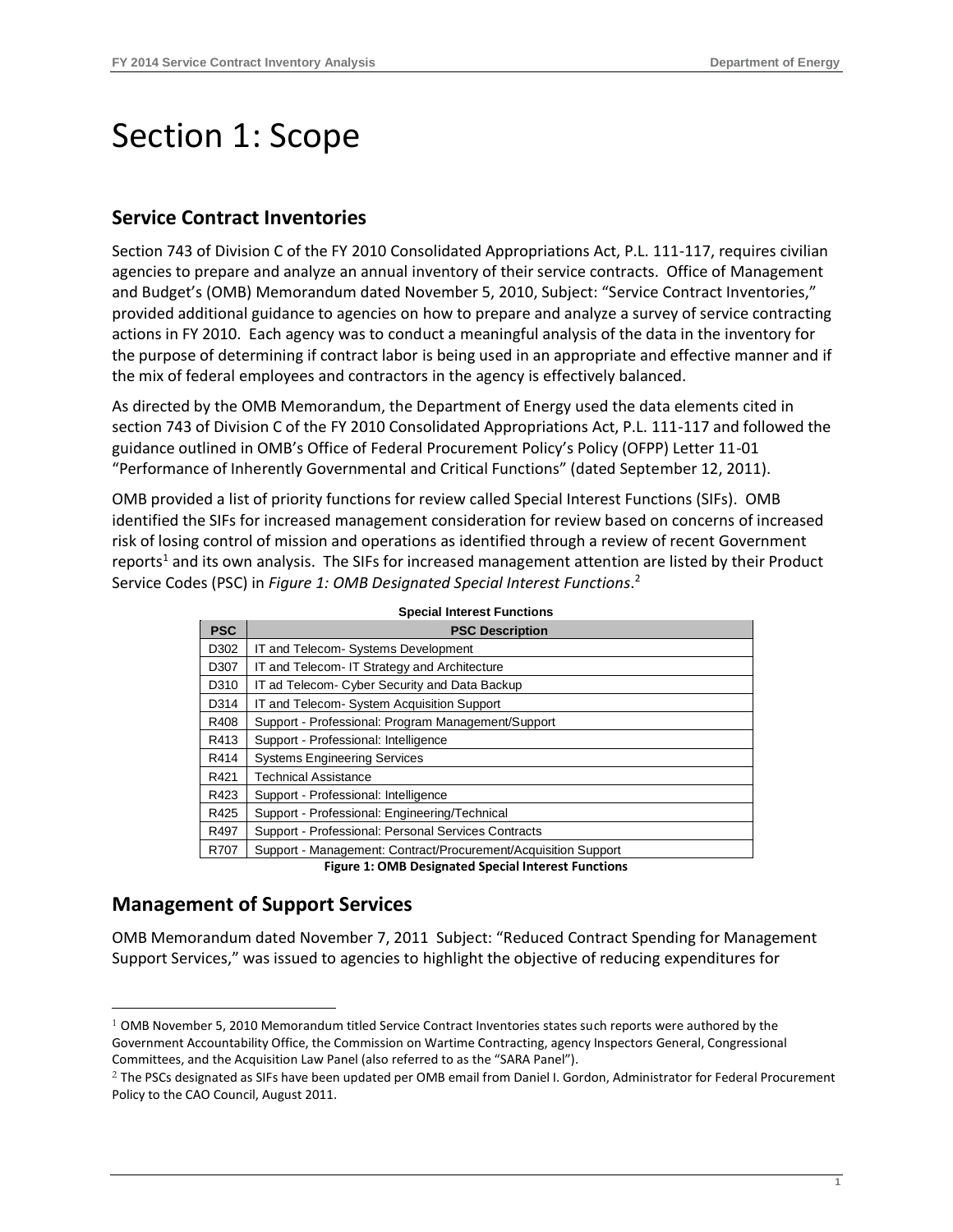Management Support Services (MSS) as an important component of the Campaign to Cut Waste and the Executive Order on Delivering an Efficient , Effective , and Accountable Government.

During the White House Forum on Accountability in Federal Contracting in the summer of 2011, OMB announced a goal of reducing spending on MSS contracts by 15 percent by the end of FY 2012. For the purposes of this initiative, OMB identified the MSS as functions covered by twelve PSCs which are identical to the SIF codes identified in the Service Contract Inventory guidance.

In order to better align the other OMB/OFPP Service Contract related initiatives to include the OMB MSS initiative, the list of SIFs was further expanded for use with the Department identified spending reduction initiatives. Many of the SIF PSCs and MSS PSCs are duplicative as highlighted in *Figure 2: FY 2014 Special Interest Functions*.

| <b>PSC</b> | <b>PSC Description</b>                                        | <b>Action Obligation</b> | % of Total Obs |
|------------|---------------------------------------------------------------|--------------------------|----------------|
| D302       | IT AND TELECOM- SYSTEMS DEVELOPMENT                           | \$20,936,777             | 0.09%          |
| D307       | IT AND TELECOM- IT STRATEGY AND ARCHITECTURE                  | \$1,183,376              | 0.01%          |
| D310       | IT AND TELECOM- CYBER SECURITY AND DATA BACKUP                | \$96,879                 | 0.00%          |
| D314       | IT AND TELECOM- SYSTEM ACQUISITION SUPPORT                    | \$11,252,850             | 0.01%          |
| D399       | IT AND TELECOM- OTHER IT AND TELECOMMUNICATIONS               | \$36,927,663             | 0.12%          |
| F999       | OTHER ENVIRONMENTAL SERVICES                                  | \$114,919,587            | 2.08%          |
| R408       | SUPPORT- PROFESSIONAL: PROGRAM MANAGEMENT/SUPPORT             | \$86,728,854             | 0.41%          |
| R413       | SUPPORT- PROFESSIONAL: INTELLIGENCE                           | \$0                      | 0.00%          |
| R414       | SYSTEMS ENGINEERING SERVICES                                  | \$16,299,469             | 0.00%          |
| R421       | <b>TECHNICAL ASSISTANCE</b>                                   | \$16,193,301             | 0.08%          |
| R423       | SUPPORT- PROFESSIONAL: INTELLIGENCE                           | \$24,001,637             | 0.02%          |
| R425       | SUPPORT- PROFESSIONAL: ENGINEERING/TECHNICAL                  | \$146,744,965            | 0.66%          |
| R497       | SUPPORT- PROFESSIONAL: PERSONAL SERVICES CONTRACTS            | \$6,520,323              | 0.00%          |
| R499       | SUPPORT- PROFESSIONAL: OTHER                                  | \$335,518,968            | 0.93%          |
| R699       | SUPPORT- ADMINISTRATIVE: OTHER                                | \$119,062,095            | 0.47%          |
| R707       | SUPPORT- MANAGEMENT: CONTRACT/PROCUREMENT/ACQUISITION SUPPORT | \$666,622                | 0.03%          |
| S206       | HOUSEKEEPING- GUARD                                           | \$47,311,266             | 0.71%          |
| U099       | EDUCATION/TRAINING- OTHER                                     | \$108,737,391            | 0.95%          |
| Y153       | CONSTRUCT/PRODUCTION BLDGS                                    | \$366,991,636            | 1.85%          |
| Y199       | CONSTRUCT/MISC BLDGS                                          | \$126,423,593            | 0.48%          |
| Y299       | CONTRUCT/ALL OTHER NON-BLDG FACS                              | \$25,156,950             | 0.10%          |
|            | <b>Total</b>                                                  | \$1,611,674,199          | 8.99%          |
|            | <b>Total Obligations</b>                                      | \$19,403,468,278         |                |

#### **Figure 2: FY 2014 Special Interest Functions**

The Department of Energy studied the SIFs/PSCs reflected in Figure 2 above. The applicable contracts were selected for review based upon their being encompassed in OMB's list of SIFs, as well as DOE's list of contracts to be studied. The total dollars obligated to those specific PSCs were \$1,611,674,199, representing 8.99% of total obligations. The number of contract actions reviewed totaled 5,470.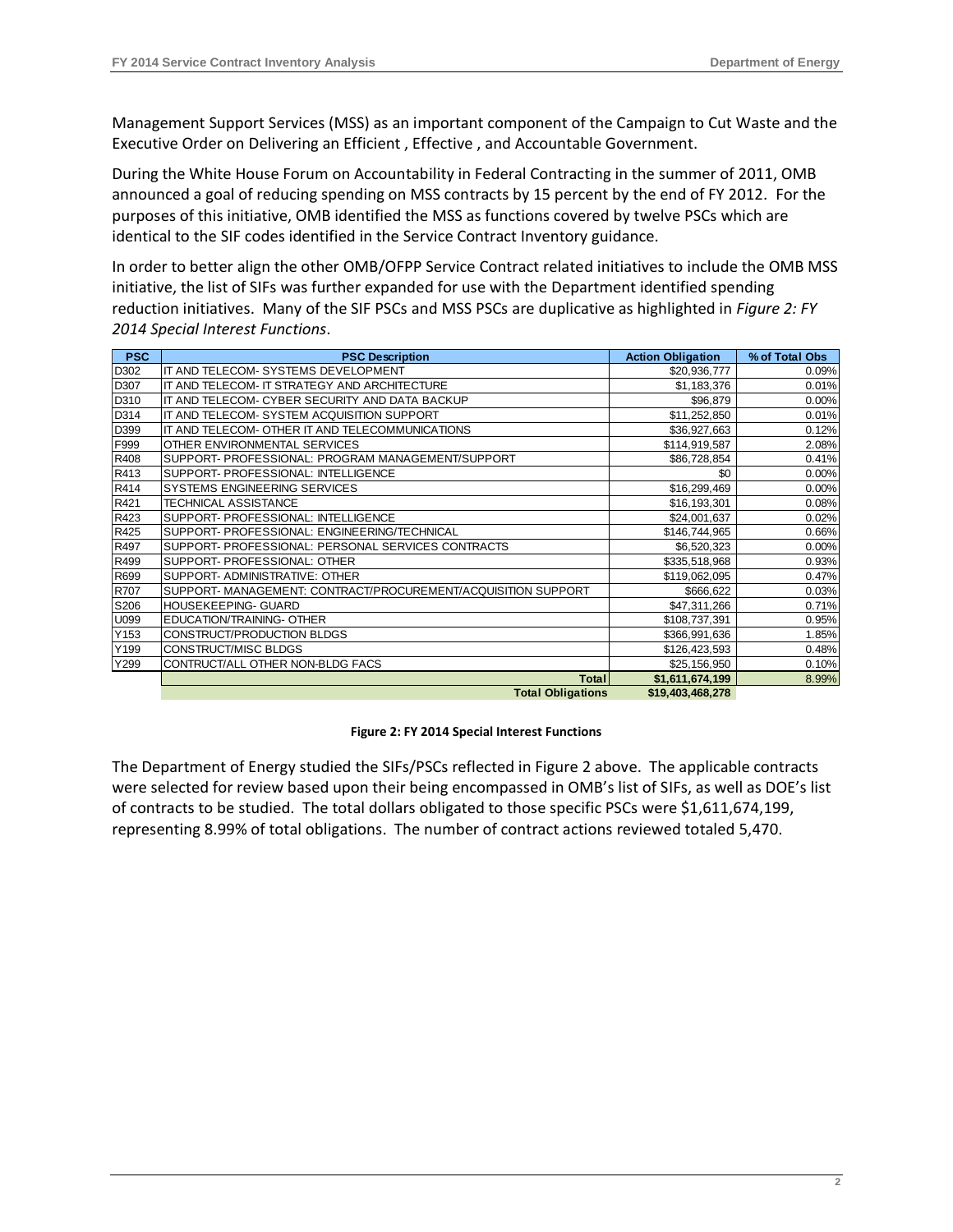# <span id="page-4-0"></span>Section 2: Methodology

The DOE and NNSA approach was performed in accordance with the criteria set out in Consolidated Appropriations Act, 2010, (Pub. L. No. 111-117, § 743 (2009)) and Appendix D of the November 5, 2010 Office of Management and Budget (OMB) Memorandum on Service Contract Inventories, and will ultimately identify contracts for a more in-depth review.

The DOE Office of Acquisition Management (OAM) and NNSA Acquisition Management (AM) developed the basic inventory in accordance with OMB guidance with the help of the Heads of Contracting Activities (HCA). A list of special interest functions by Product Service Code (PSC) for contracts to be reviewed in response to the criteria required by Section 743 was provided in guidance to the HCAs.

DOE and NNSA took the following steps in the process of its analysis:

- Step 1: The Department identified the list of special interest functions by PSC for contracts to be reviewed.
- Step 2: HCAs identified contracts with the specified SIFs PSCs for in-depth review based on following criteria:
	- $\circ$  Based on the 10 criteria identified within the Consolidated Appropriations Act, HCAs prioritized their selection of contracts for further review in the following order:
		- Tier 1: Potential for Inherently Governmental (IG) performance by contractors;
		- Tier 2: Contracts providing services classified as special interest functions;
		- Tier 3: Contracts that do *not* include special interest functions, but were awarded on a non-competitive basis; and
		- Tier 4: Contracts that do *not* include special interest functions, but meet any one of the remaining designated criteria.
- Step 3: HCAs evaluated contracts in accordance with policy and guidance.
- Step 4: HCAs reported the results of evaluation to NNSA AM and DOE APM for consolidation.
- Step 5: NNSA AM consolidated input from the NNSA HCAs and reported the results of evaluations to DOE APM for agency consolidation.
- Step 6: APM consolidated results of analysis for reporting to OMB/Office of Federal Procurement Policy (OFPP).

OFPP has issued guidance documents addressing these requirements; Service Contract Inventories, Memorandum to Chief Acquisition Officers and Senior Procurement Executives, dated November 5, 2010 and December 19, 2011, available at

[http://www.whitehouse.gov/omb/procurement-service-contract-inventories.](http://www.whitehouse.gov/omb/procurement-service-contract-inventories) OFPP has since issued a draft Alert dated July 1, 2015, Subject: "Service Contract Inventories" providing guidance to include using prior years' guidance for their FY 2014 inventory analysis and inventory and adding a new supplementary report.

The Department also made procurement activities aware of several recommendations that were made recently by the Government Accountability Office (GAO) in its report "Civilian Service Contract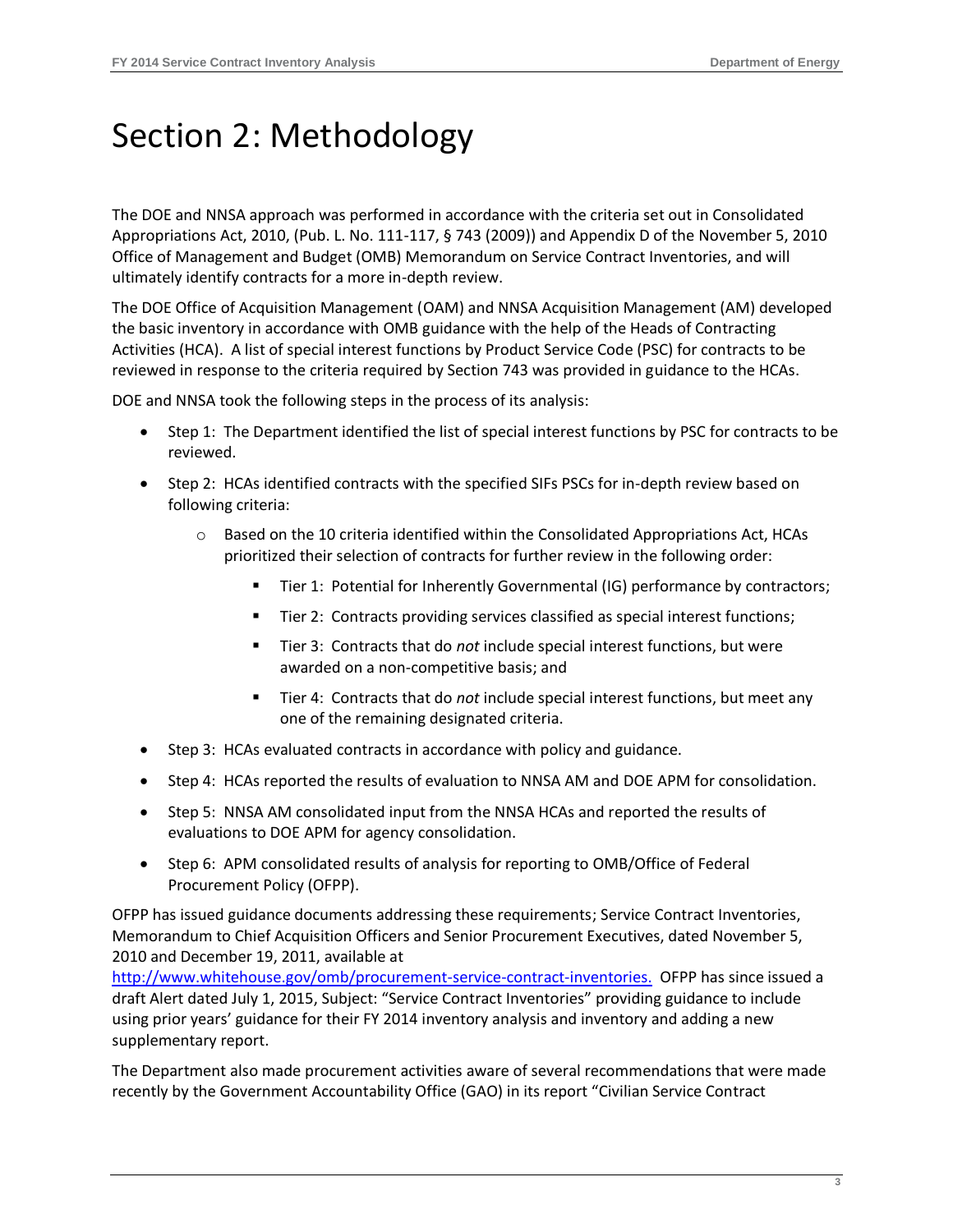Inventories: [Opportunities Exist to Improve Agency Reporting and Review Efforts", GAO](http://www.gao.gov/assets/650/648939.pdf)-12-1007 [\(September 2012\)](http://www.gao.gov/assets/650/648939.pdf) to help improve the quality of agency analyses and the value of inventories as a management tool.

In its report, GAO reviewed a sample of agencies' analyses of their FY 2010 inventories and identified several practices that could help to improve the quality of agency analyses in determining the effective and appropriate use of contractors. Specifically, GAO recommended that agencies --

- Fully describe the scope of the inventory reviews, including information such as the number of contracts and the percentage of contracts reviewed for each product and service code selected and the total universe of contracts;
- Report on the number of contractor personnel and functions that were involved with the workforce issues identified during their inventory reviews; and
- Include the status of agency efforts to resolve findings identified in previous reviews until they are resolved.

The Department guidance also told the procurement activities to consider the points below as they prepared and refined their draft reports:

**Scope**. The report should describe the special interest functions studied by the agency, and the dollars obligated to those specific product and service codes (PSCs) in FY 2014. The report should also describe how many contracts were reviewed, how the contracts were selected for review, and the percentage of obligations the contracts covered for the product and service codes on which the review focused (provided by HCAs).

**Methodology** (provided by HCAs). The report should discuss the methodology used to support its analysis (e.g., sampled contract files, conducted interviews of members of the acquisition workforce working on specific contracts of interest).

**Findings** (provided by HCAs). The report should summarize the findings, including a brief discussion of the extent to which the desired outcomes described in section 743(e) (2) are being met (e.g., the activity is not using contractor employees to perform critical functions in such a way that could affect the ability of the activity to maintain control of its mission and operations). Where workforce issues are identified, the report should identify the estimated number of contractor personnel and/or labor resources involved (e.g., in "fulltime equivalents").

**Actions taken or planned** (provided by HCAs). The report should explain the steps the activity has taken or plans to take to address any identified weaknesses or challenges.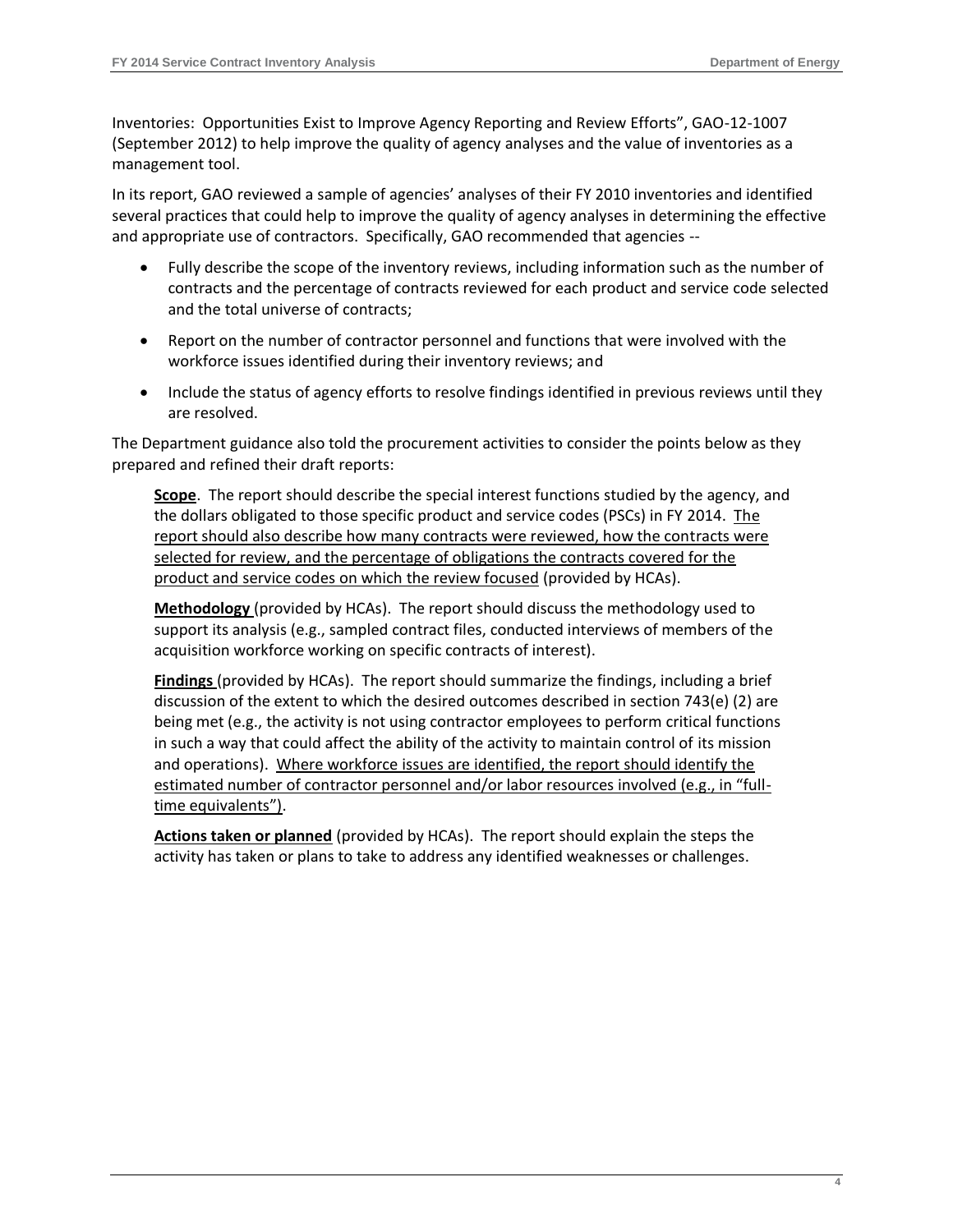# <span id="page-6-0"></span>Section 3: Findings

### **Summary**

The Service Contract inventory is a tool for assisting agencies in better understanding how contracted services are being used to support mission and operations and whether the contractors' skills are being utilized in an appropriate manner.

### **Service Contract Inventory**

The results of the Department's service contract inventory continue to be favorable in terms of meeting OMB initiatives. Specifically, the outcome of the Department's inventory analysis resulted in the following findings:

- 1. None of the contracts are characterized as "personal services" as defined by the Federal Acquisition Regulation;
- 2. Contractor employees do not perform any inherently governmental functions;
- 3. Ongoing comprehensive monitoring and evaluations are performed by government personnel and the contractor performance requirements have not changed or been expanded to be classified as inherently governmental type functions;
- 4. Contractor employees are not performing critical functions in such a way that would affect the Department's ability to maintain control of its missions and operations; and
- 5. Sufficient government personnel are available and assigned to manage and oversee contracts effectively without the need to rebalance the mix of federal and contractor employees.

The service contracts that contain special interest functions comprise only 8.99 percent of the Department's overall obligations, or \$1,611,674,199. A vast majority of the contracts are competed, and most are either cost reimbursable or time and material type. Most of the special interest functions are supported by small businesses.

The Department's top 10 PSCs are encompassed by Management and Operating (M&O) contracts or contracts related to the M&O business model. The obligations for these series of PSCs are consistent with what the Department has reported for several years: 80 percent or more of Department of Energy obligations are associated with M&O contracts. The inventory also shows that a majority of these contracts are competed and because of the business model that is used, a majority are cost type contracts.

### **Supplemental Report**

As was required last year, contractors were requested to enter the amount invoiced and the direct labor hours expended on covered contracts in the System for Award Management (SAM). However, our Management and Operating (M&O) contracts have a class deviation from Service Contract Reporting since they are not considered a service contract. The first tier subcontracts are still required to report. But since the M&Os are not required to report, SAM will not allow the first tier subcontracts to report.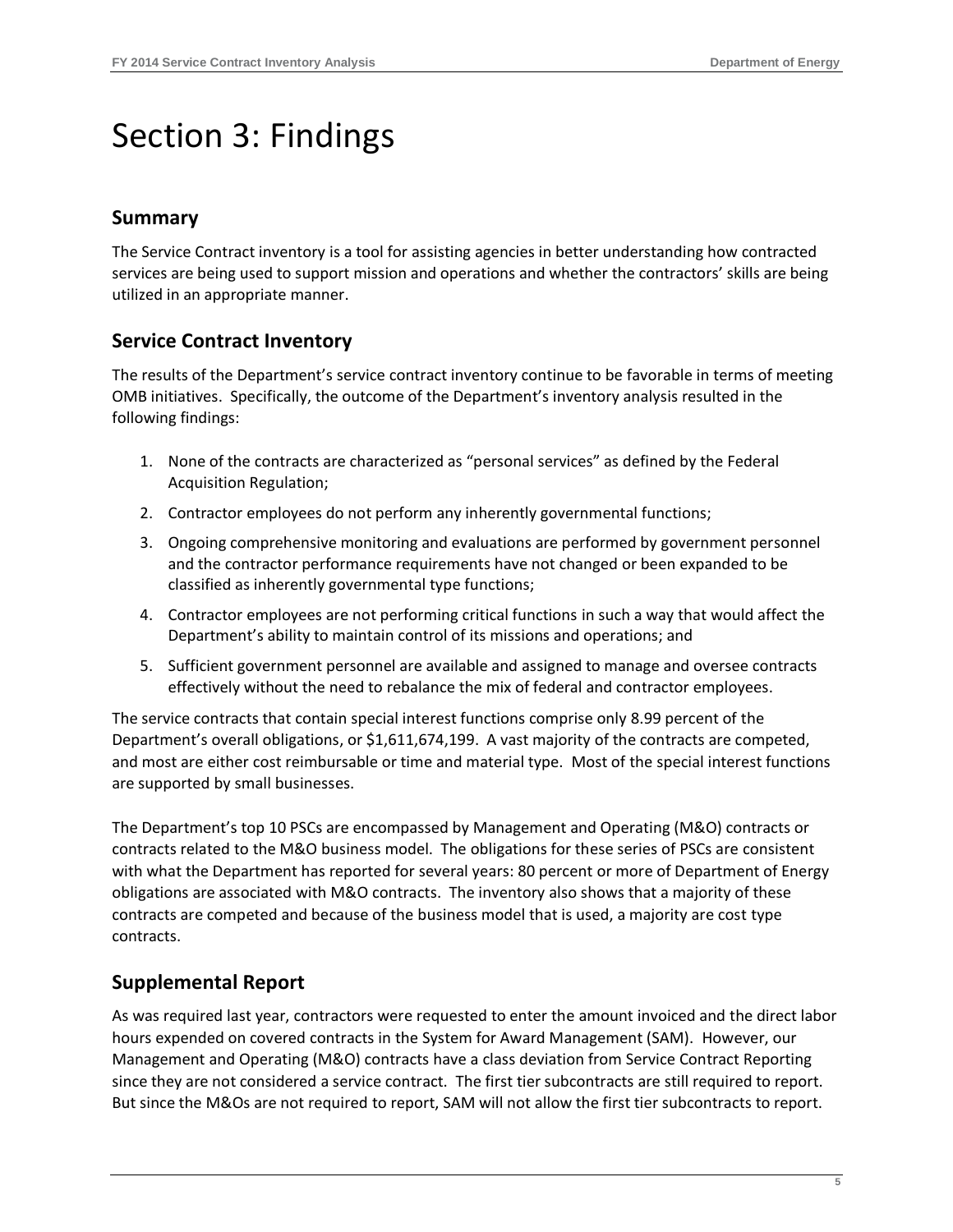## <span id="page-7-0"></span>Section 4: Actions Taken or Planned

### **FY15 Analysis Plan**

The Department of Energy (DOE) approach will be performed in accordance with the criteria set out in Consolidated Appropriations Act, 2010, (Pub. L. No. 111-117, § 743 (2009)), Appendix D of the November 5, 2010 OMB Memorandum on Service Contract Inventories, and will ultimately identify contracts for a more in-depth review.

DOE will develop the basic inventory in accordance with OMB guidance using FPDS-NG data to address a number of the inventory requirements consistent with the Consolidated Appropriations Act. The Office of Acquisition Management (OAM) will provide this list of contracts with special interest functions to the Programs in order to gather supplemental contract data in response to the criteria required by Section 743.

DOE will take the following steps in the process of its analysis:

- **Step 1: Identify service contracts with special interest functions.**
- **Step 2: Notify respective programs responsible for contract functions**.
- **Step 3: Programs identify contracts for in-depth review based on following criteria:**
	- $\circ$  Based on the 10 criteria identified within the Consolidated Appropriations Act, DOE Programs will prioritize its selection of contracts for further review in the following order:
		- Tier 1: Potential for IG performance by contractors;
		- Tier 2: Contracts providing services classified as special interest functions;
		- Tier 3: Contracts that do *not* include special interest functions, but were awarded on a non-competitive basis; and
		- Tier 4: Contracts that do *not* include special interest functions, but meet any one of the remaining designated criteria.
- **Step 4: Programs evaluate contracts in accordance with policy and guidance.**
- **Step 5: Programs report results of evaluation to APM for consolidation.**
- **Step 6: COs review contractor data and work with contractors to make revisions and fill gaps, as necessary.**
- **Step 7: APM reports consolidated results of analysis as well as the supplemental report to OMB/OFPP.**

### **Responsible Officials**

The senior agency management official who is accountable for the development of agency policies, procedures, and training associated with OFPP Policy Letter 11-01 addressing the performance of inherently governmental and critical functions (this designation is already required by section 5-4(e) of the Policy Letter) is **Ingrid Kolb, Director, Office of Management**.